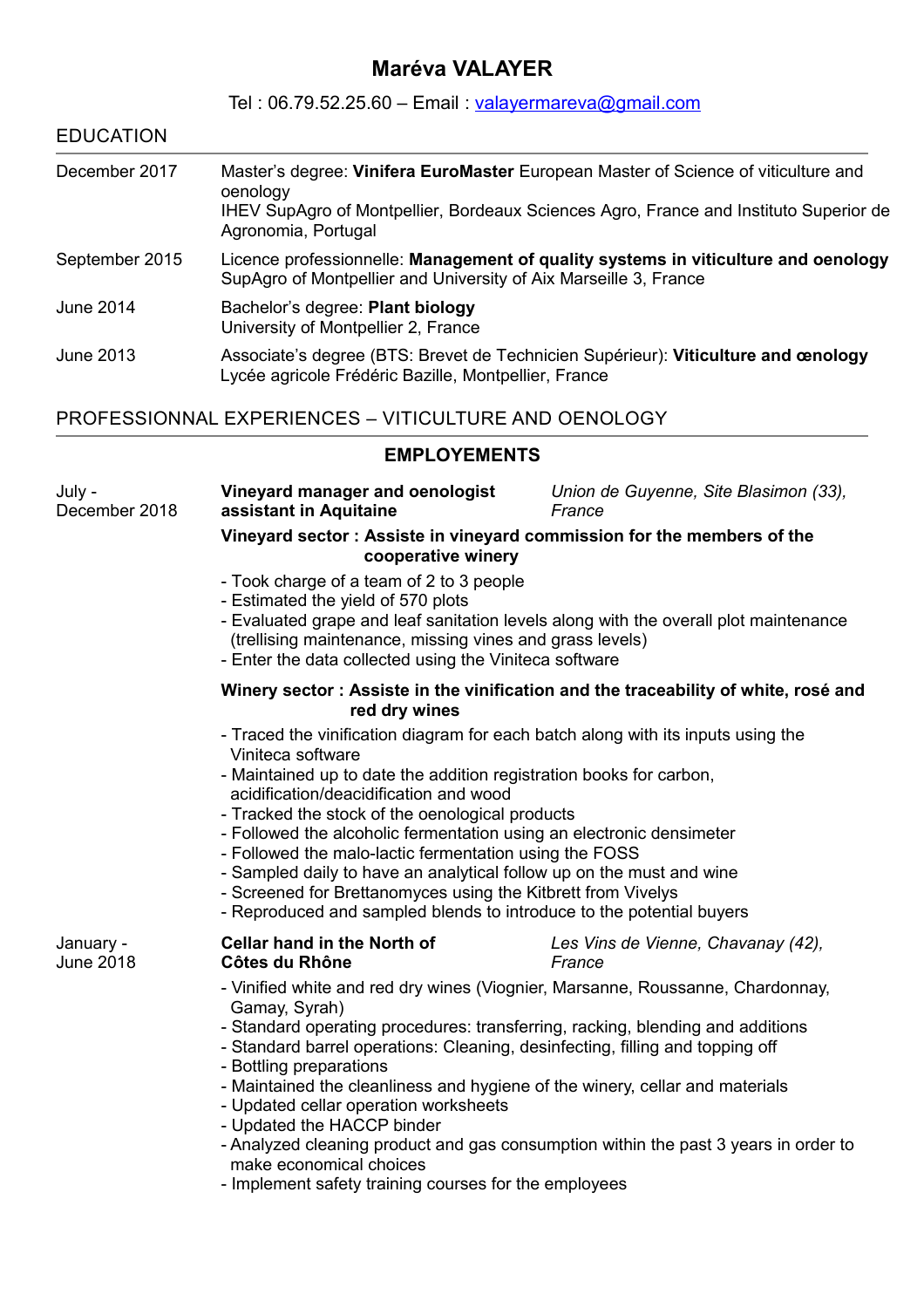| December 2014 -<br>September 2015 | <b>Assistant in quality control</b><br>within the winery                                                                                                                                                                                                                                                                                                                                                                                 | Les Vins de Vienne, Chavanay (42),<br>France                                               |  |
|-----------------------------------|------------------------------------------------------------------------------------------------------------------------------------------------------------------------------------------------------------------------------------------------------------------------------------------------------------------------------------------------------------------------------------------------------------------------------------------|--------------------------------------------------------------------------------------------|--|
|                                   | - Created the HACCP documents for the company<br>- Harmonized the quality management system<br>- Studied the quality assurance systems to adapt it to the company's needs<br>- Proposed individual and collectif protection tools, materiel and gear for the<br>employees<br>- Vinified white and red dry wines during harvest season<br>- Performed the standard vintage related tasks<br>- Sold their wine and performed wine tastings |                                                                                            |  |
| September -<br>October 2014       | <b>Oenological laboratory technician</b>                                                                                                                                                                                                                                                                                                                                                                                                 | OenoCentres, Pauillac (33),<br>France                                                      |  |
|                                   | - Utilized the spectrophotometer<br>- Analyzed anthocyanin, color intensity and total polyphenols<br>- Analyzed phenolic maturity with the Glories method<br>- Standard laboratory procedures                                                                                                                                                                                                                                            |                                                                                            |  |
|                                   | <b>INTERNSHIPS</b>                                                                                                                                                                                                                                                                                                                                                                                                                       |                                                                                            |  |
| June -<br>September 2017          | <b>Fortified wine consumer</b><br>segmentation                                                                                                                                                                                                                                                                                                                                                                                           | Adega do Casal Manteiga, Villa Oeiras,<br>Portugal                                         |  |
|                                   | - Bibliographic research<br>- Analyzed the U.S. wine market and wine consumers<br>- Created and distributed surveys to find the company's demographics<br>Analysis (MCA)                                                                                                                                                                                                                                                                 | - Analyzed the data using the R commander software and the Multiple Correspondence         |  |
| September -<br>October 2016       | Fortified and dry red fermentation<br>control                                                                                                                                                                                                                                                                                                                                                                                            | Quinta Seixo, Sandeman, SoGrape Vinhos,<br>Portugal                                        |  |
|                                   | - Followed the alcoholic fermentation using a densimeter<br>according to the stage of fermentation                                                                                                                                                                                                                                                                                                                                       | - Controlled and adjusted pump over frequencies along with temperature regulations         |  |
| April -<br>June 2014              | <b>Oenological laboratory research</b><br>on peptides in white dry wines                                                                                                                                                                                                                                                                                                                                                                 | Biotechnology hall, INRA, Montpellier (34),<br>France                                      |  |
|                                   | - Bibliographic research<br>- Characterized and differentiated the peptides found in two dry white wines,<br>- Standard laboratory procedures                                                                                                                                                                                                                                                                                            | Chardonnay and Sauvignon Blanc, using the chromatography by gel exclusion method           |  |
| September -<br>October 2012       | <b>Maturity control and</b><br>oenological experience                                                                                                                                                                                                                                                                                                                                                                                    | CREDO-LACO, Suze la Rousse (26),<br>France                                                 |  |
|                                   | - Controlled grape maturation for several cooperative wineries<br>- Analyzed polyphenols<br>on red wines                                                                                                                                                                                                                                                                                                                                 | - Analyzed the analytical and tasting differences between two different thermal treatments |  |
| June -<br><b>July 2011</b>        | <b>Theme: Viticulture</b>                                                                                                                                                                                                                                                                                                                                                                                                                | Duck Walk Vineyards, Southold New York,<br><b>USA</b>                                      |  |
|                                   | - Pruned vines (double Guyot)<br>- Analyzed the pros and cons of the company's ferti-irrigation system                                                                                                                                                                                                                                                                                                                                   |                                                                                            |  |
| August -<br>September 2011        | Theme: CEnology and wine sales                                                                                                                                                                                                                                                                                                                                                                                                           | Pindar Vineyards, Southold New York,<br><b>USA</b>                                         |  |
|                                   | - Analyzed and controlled grape maturation<br>- Sold the company's wine and gave tastings<br>- Researched and elaborated strategies to increase client's loyalty                                                                                                                                                                                                                                                                         |                                                                                            |  |
|                                   |                                                                                                                                                                                                                                                                                                                                                                                                                                          |                                                                                            |  |